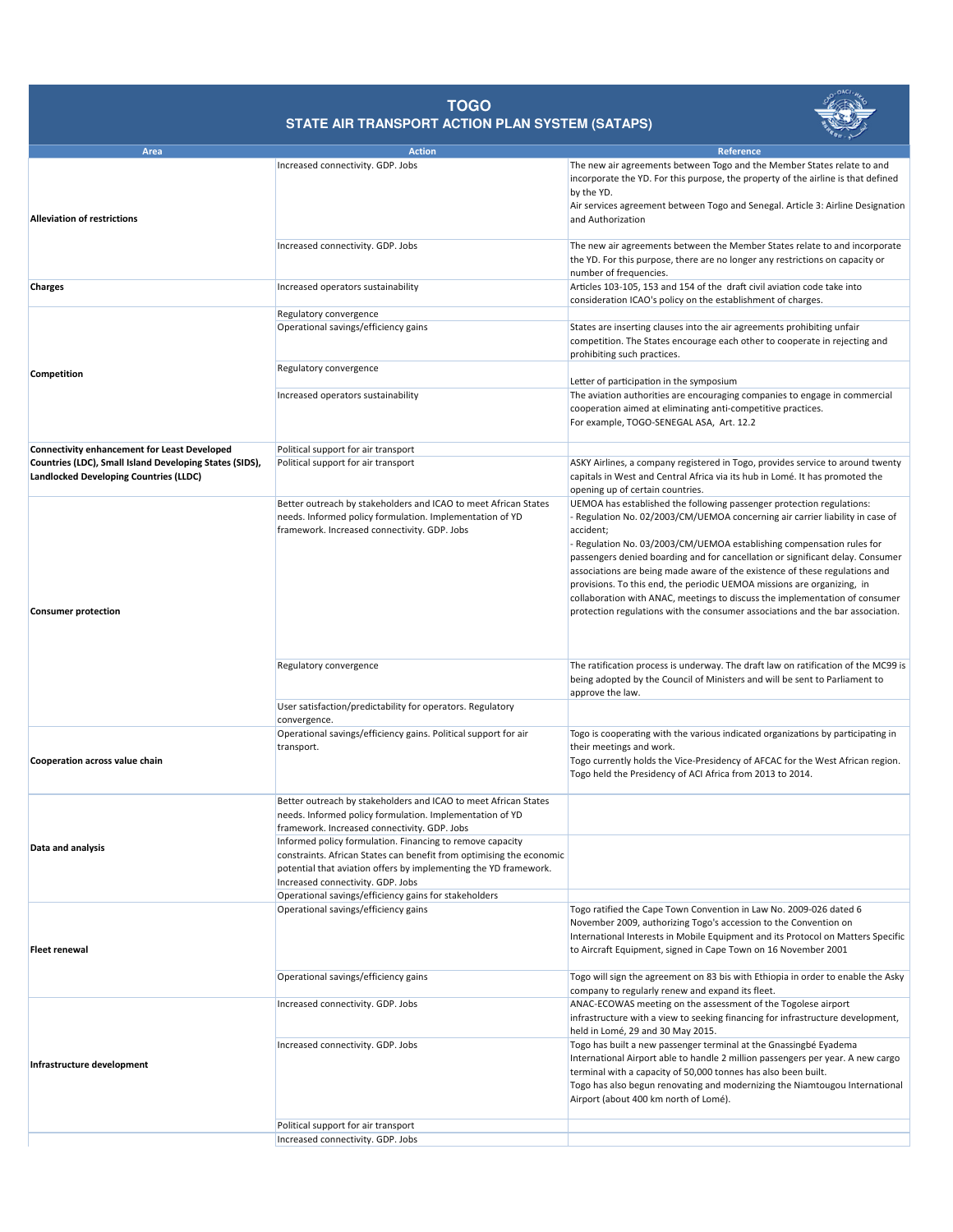| <b>Market</b><br>s liberalization<br>$-2000$ | GDP. Jobs<br>connect<br>ectivity       |  |
|----------------------------------------------|----------------------------------------|--|
|                                              | GDP. Jobs<br>ed connect.<br>…uvitv ± ′ |  |